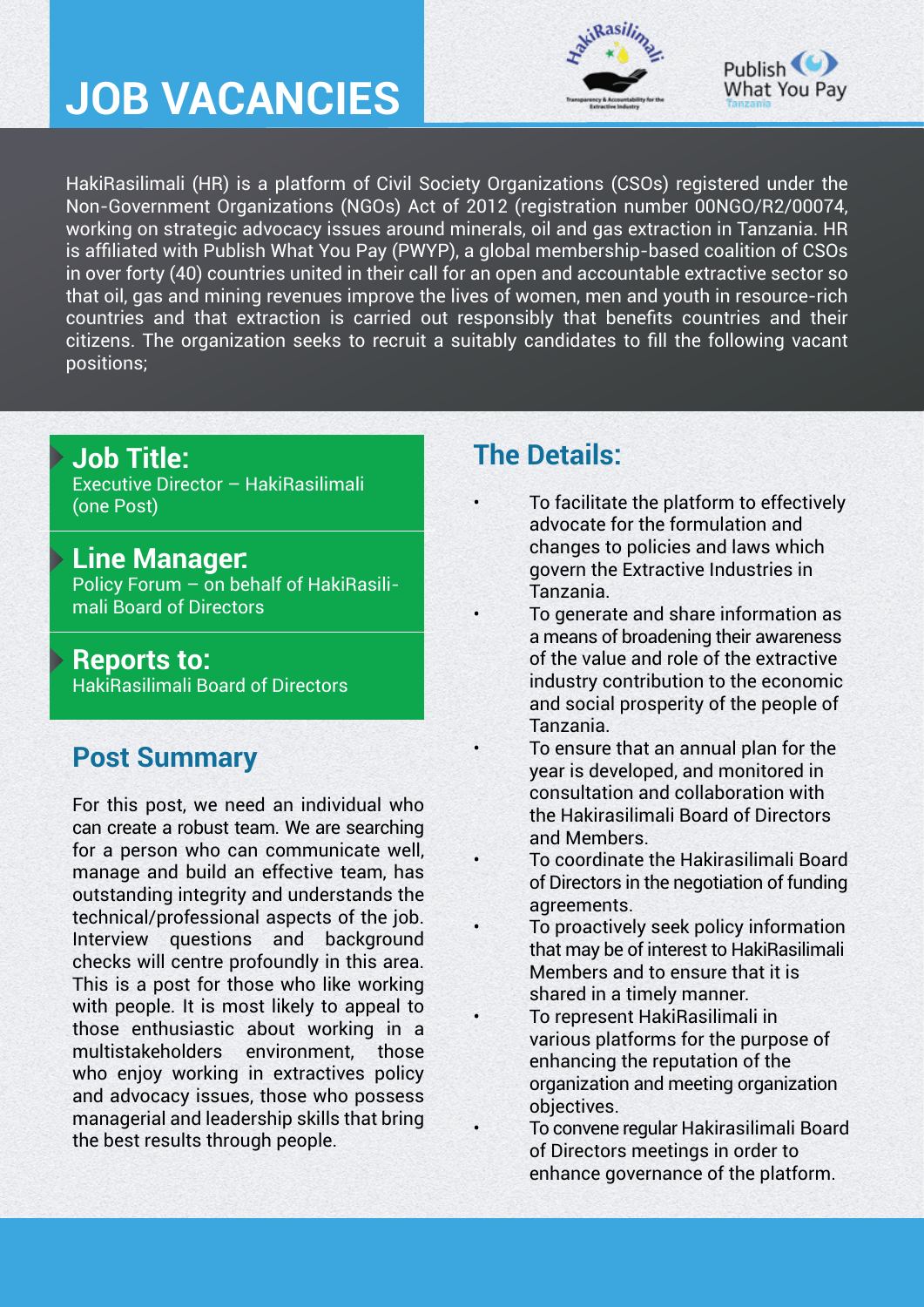



- To initiate and encourage synergies with other like-minded networks so as to encourage constructive linkages between civil society working the extractives.
- To lead and manage a team of staff within the secretariat who will support the ED in delivering the above.

### **Academic, Technical skills and experiences that we are seeking:**

- Bachelor degree in social sciences, law, public policy, governance, community development or any related field from a recognized institution. Masters Degree in the related field will be an added advantage
- A broad understanding of and demonstrated interest in extractive issues in Tanzania, Africa and beyond.
- Good analytical skills and the ability to package concepts to different types of audiences.
- The ability to develop and lead a highly effective team in a demanding and often uncertain working environment.
- At least 5 years working experience in senior and management especially in policy and advocacy issues.

## **Managerial and leadership skills that this job requires:**

The ability to develop and lead a highly effective team in a demanding and often uncertain working environment.

- Excellent and appropriate inter-personal, communication and persuasive skills - The ability to develop and sustain productive working relationships across the entire range of development stakeholders.
- The ability to develop and sustain constructive working relationships across the entire range of extractives stakeholders.
- Excellent initiative The ability and willingness to act decisively in often uncertain environments
- Excellent language skills, verbally and in writing in English and Kiswahili
- The ability and willingness to speak in public effectively, including making clear, concise and powerful presentations.
	- Basic IT skills, extensive use of the internet for research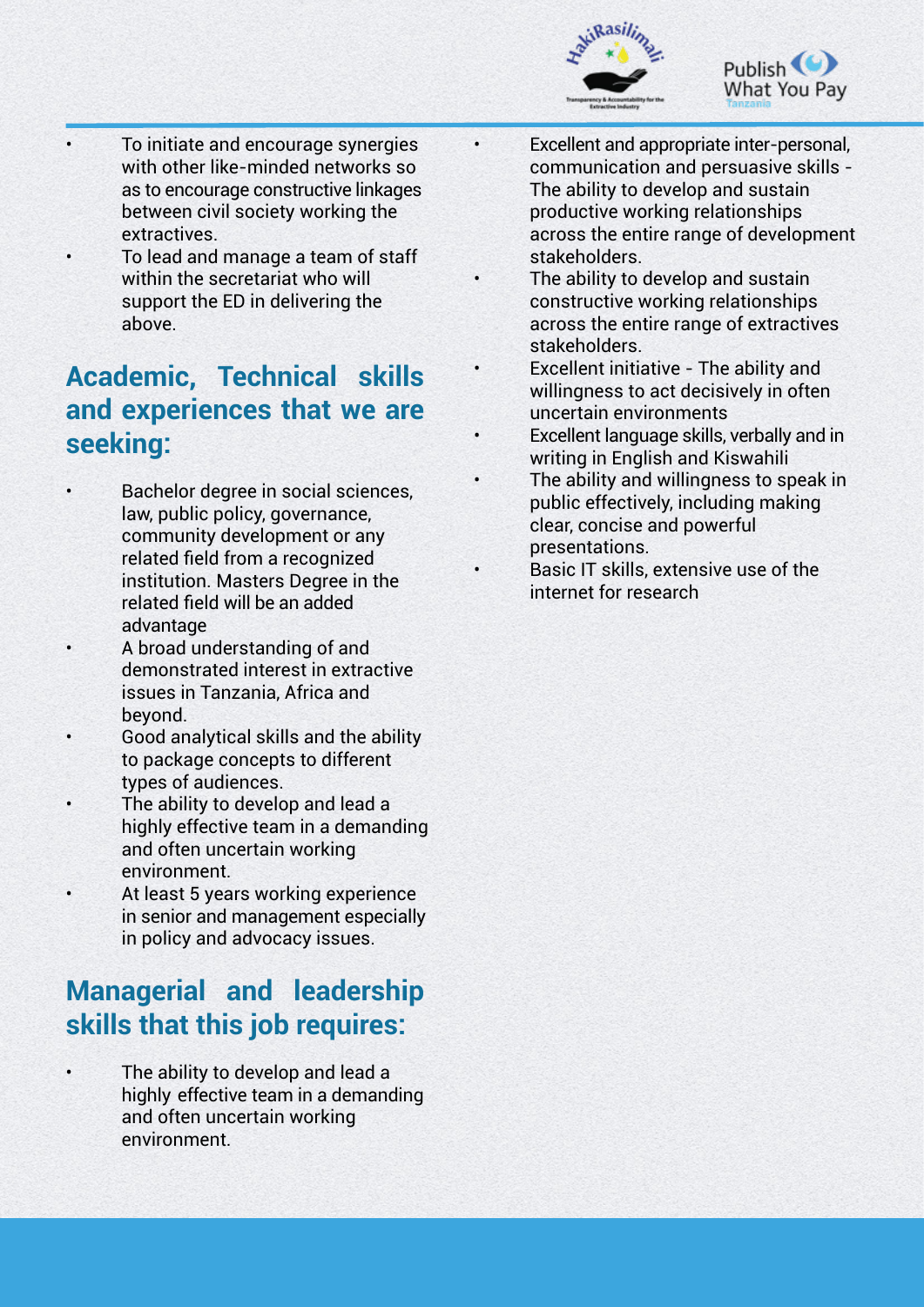



#### **Job Title:**

Policy Analyst – HakiRasilimali (0ne post)

#### **Line Manager:**  Executive Director

#### **Reports to:**  Executive Director

## **Post Summary**

Research and analysing laws, policies and budgets with a view to empowering members and the public to influence extractives policies for socio-economic change. 80% of time with or in the service of HR members, HR Working Groups and other development stakeholders. is expected in collaboration with the ED to supervise HakiRasilimali research and analysis projects from the planning stages to project completion and to act as a catalyst for the continued growth of the platform and implementation of its Strategic Plan. Given its infancy, the platform's development will have challenges hence considerable dynamism, perseverance and flexibility will be required from the PA. Nonetheless, there is sufficient of prospects for individual growth for a person with creativity, enterprise and determination.

For this post, it requires an individual who can create a robust team, can communicate well, manage and build an effective team, has outstanding integrity and understands the technical/professional aspects of the job.

It is for someone who is enthusiastic about working in a multistakeholders environment, those who enjoy working in

extractives policy and advocacy issues, those who possess managerial and leadership skills that bring the best results through people.

## **The Details:**

- Proactively identifies potential issues that may have an effect on extractives policies in Tanzania. Researches these issues, highlights potential areas for concern and entry points for advocacy, and ensures that members are kept informed and advised as required. (40%)
- Convenes and facilitates the HR Working Groups; coordinates individual and joint activities; facilitates complementarity between the working groups and cross learning; provides facilitative leadership within the 2 groups. (25%).
- Proactively identifies ways in which the Secretariat can improve its relevance by supporting the policy objectives of its members and works with the rest of the secretariat team to incorporate this into the work of the Secretariat. (15%)
- Promotes organisational learning by developing and maintaining a database of case studies that documents lessons learnt from civil society engaging in extractives advocacy in Tanzania. This database is to be shared on the HR Website. (5%)
	- Proactively networks with other development stakeholders in Tanzania, regionally and internationally to build constructive and productive relationships that further the objectives of HR and the policy priorities of its members. (5%)
- Line manages an intern by building an effective team through effective performance management, supportive supervision and output-based personal development. (10%)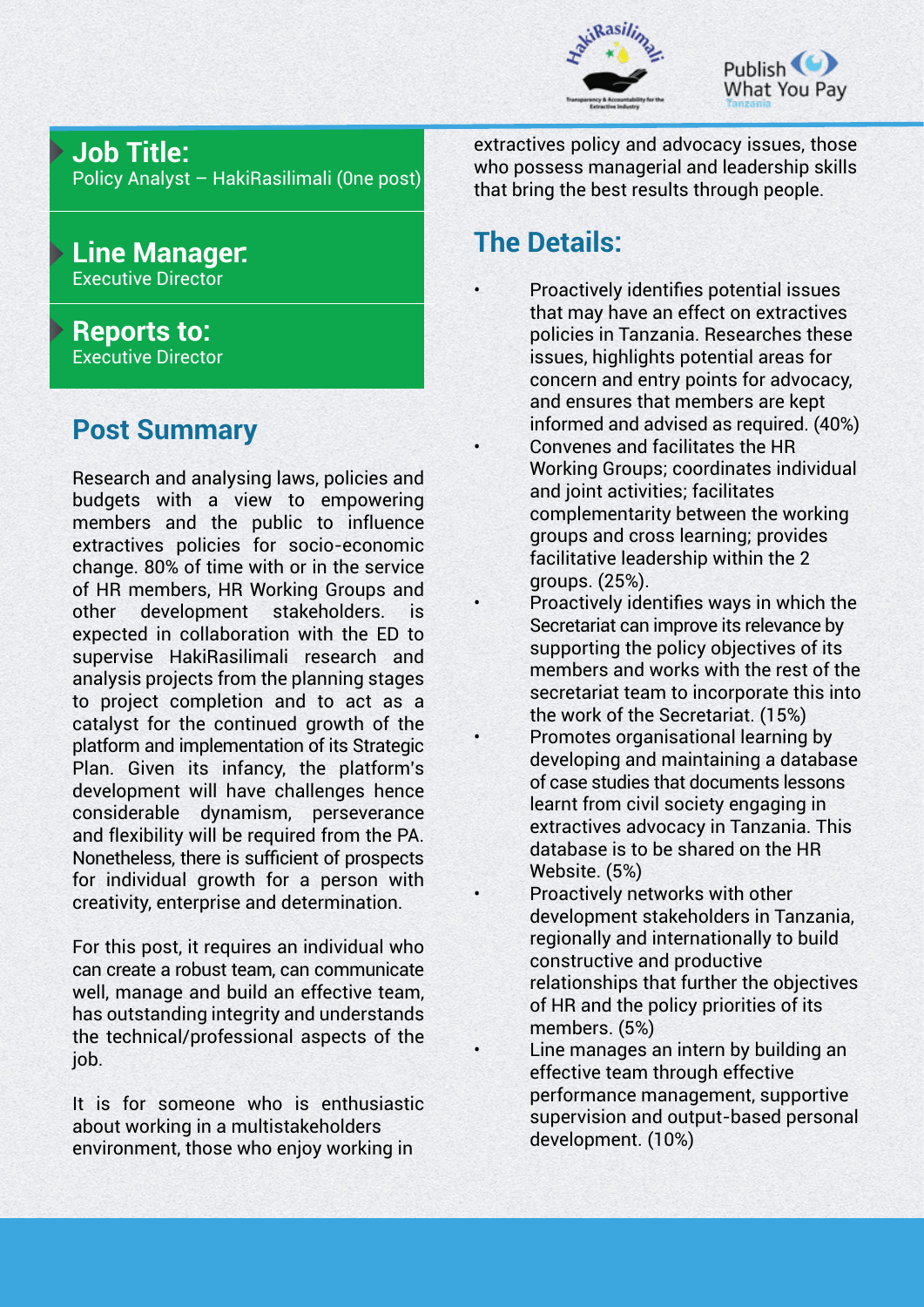



## **Academic, Technical skills and experiences that we are seeking:**

- Bachelor degree in social sciences. law, public policy, governance, community development or any relevant field from the recognized institution. Specific training in Mining oil and gas will be an added advantage
- A broad understanding of and demonstrated interest in the extractive issues in Tanzania, Africa and beyond.
- Good analytical skills and the ability to package concepts to different types of audiences.
- Demonstrated understanding of and experience in one or more of the following:
	- Data collection and analysis
	- Statistical computer software programs
	- Qualitative data research
	- Quantitative data sets
- At least 5 years working experience in policy analysis

## **Managerial and leadership skills that this job requires:**

- The ability to develop and lead a highly effective team in a demanding and often uncertain working environment.
- **Excellent and appropriate**  inter-personal, communication and persuasive skills.
- The ability to develop and sustain constructive working relationships across the entire range of extractives stakeholders.
- Excellent initiative The ability and willingness to act decisively in often uncertain environments
- Excellent language skills, verbally and in writing in English and Kiswahili
- The ability and willingness to speak in public effectively, including making clear, concise and powerful presentations.
- Basic IT skills, extensive use of the internet for research.

#### **Job Title:**

- Advocacy and Engagement – HakiRasilimali (one post)
- **Line Manager:**  Executive Director
- **Reports to:**  Executive Director

#### **Summary:**

The person taking this post is expected to develop, organise and execute a wide range of activities to influence policy according to the scope of HR programmes, and specific results-oriented projects. It is expected that he/she will build communication and advocacy capacity of the team on project implementation. S/he will carry out content communication within and to the wider stakeholder group.

Together with the Executive Director and other leading technical staffs, s/he will play an active role in networking, lobbying and representing the organisation in a wide range of general advocacy and policy issues at events, conventions and media opportunities. S/he will be able to integrate communication tools and channels in her/his work.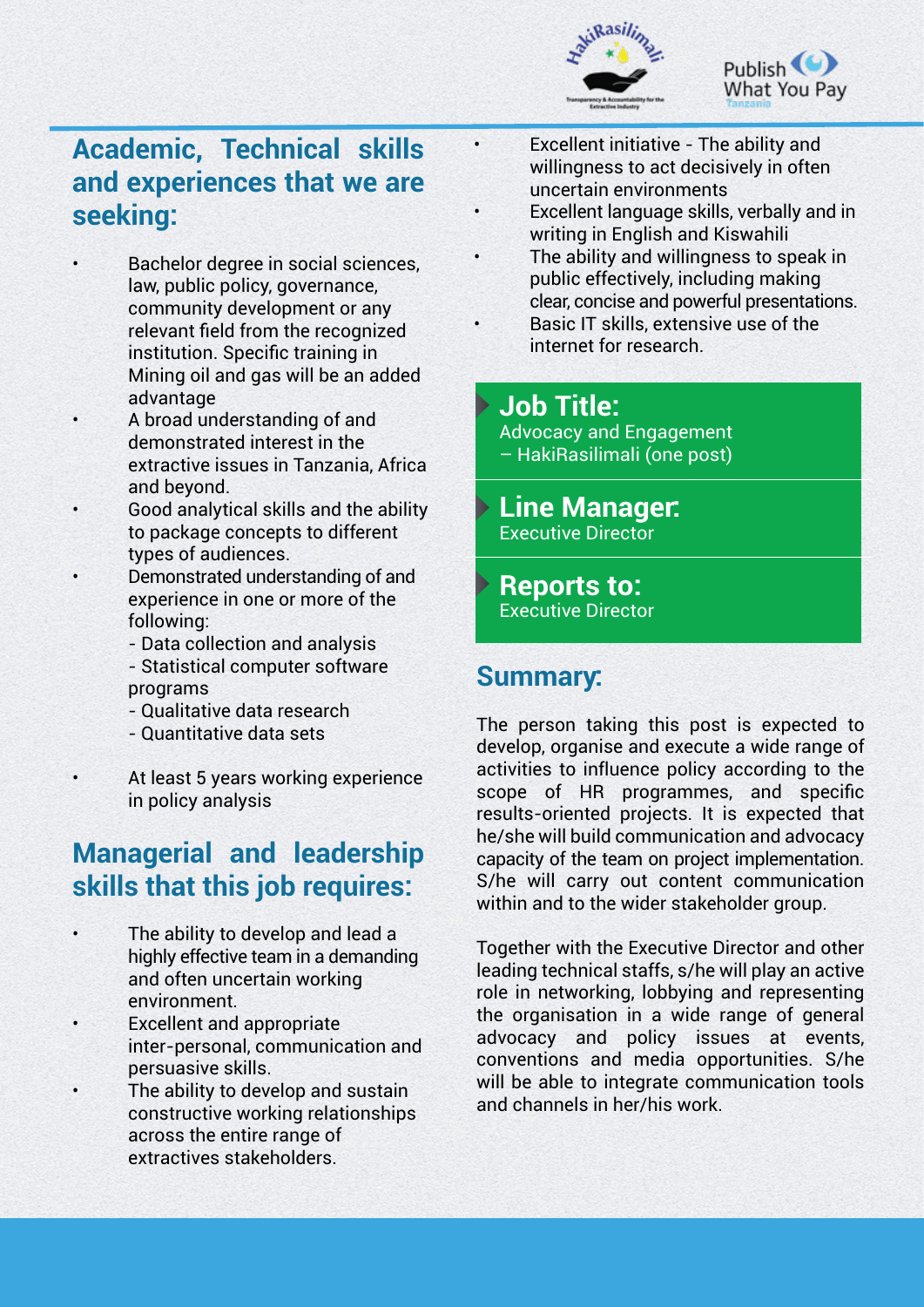



#### **Details:**

- Facilitate and guide our institutional advocacy strategy;
- Facilitate the development of joint advocacy strategies with partners associated networks, partners and other offices of our organisation;
- Develop strategic partnerships with key actors to achieve HR policy goals;
- Act as a liaison to media, governments, and other actors;
- Take the lead in organizing media outreach; arranges all media contacts, press briefings, and inter views; provides talking points and other materials as needed for senior staff; responds to media inquiries quickly and effectively.
- Coordinate production of a diverse range of information products including audio/visual communications, when needed to achieve specific policy goals;
- Support and advise the other HR member organisations to carry out lobby and advocacy properly;
- Ensure timely development of position papers, policy briefings, presentations and other advocacy materials and communication media;
- Identify key opportunities in the short and long-term in which we can influence policy processes;
- Advice technical staff and the management for meaningful engagement with key actors and institutions;

#### **Key Competences**

- A broad understanding of the context of Extractive Sector in Tanzania.
- At least 3 years working experience in policy analysis, lobby and advocacy in the national context,
- Demonstrable experience and achievements working in and advocating towards multi-stakeholder platforms and processes;
- Track record in advocacy and communications, policy analysis, writing and editing articles, website content, reports and press releases;
- Experience working in a National or International environment;
- Ability to quickly understand and absorb new topics, issues and disciplines and distil relevant advocacy strategies from them;
- Good understanding of political affairs and international institutions dynamics in Tanzania and globe at large;
- Experience in stakeholder mapping and strategizing according to policy objectives of different projects;
- Ability to deliver oral presentations to various audiences;
- Excellent communication and project management skills; team player and facilitator;
- Awareness of and sensitivity to critical issues in the Tanzanian policy environment at local and national level especially in the context of extractive sector.
- Excellent language skills, verbally and in writing in English and Kiswahili.
- Results-focused and value-driven.
- Astute and sensitive to detail